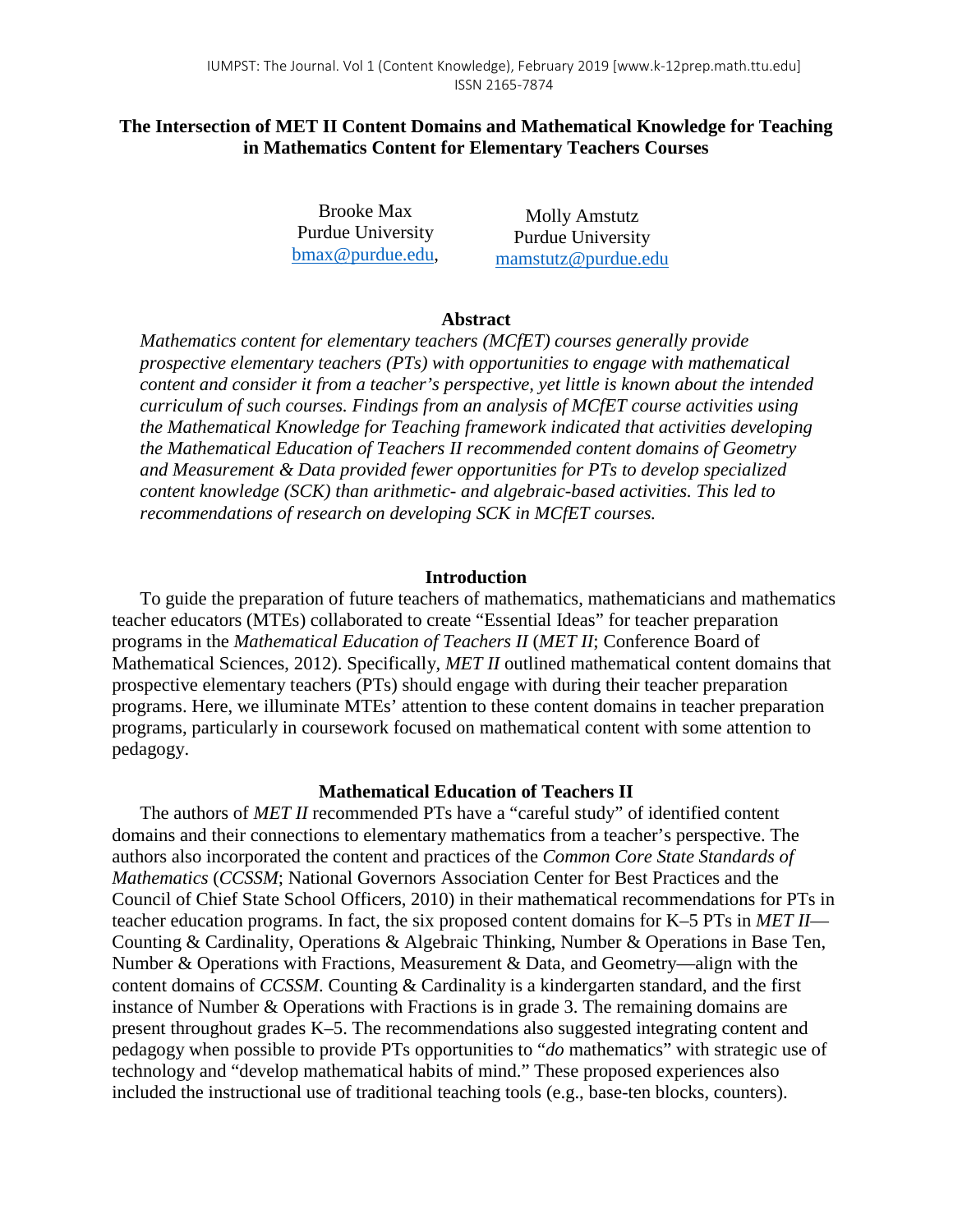Here, we considered Mathematics Content for Elementary Teachers (MCfET) courses to be those that provide PTs with opportunities to engage with content through these experiences. Mathematics departments often house these courses which primarily focus on mathematics content and give some attention to pedagogy. We considered any MCfET course instructor to be an MTE, and, therefore, referred to all instructors as such throughout this article.

### **Mathematical Knowledge for Teaching**

One way to conceptualize the mathematical content with which PTs engage is through Mathematical Knowledge for Teaching (MKT; Ball, Thames, & Phelps, 2008). Teachers of mathematics must know about more than mathematics, and this framework categorized the different types of knowledge needed for teaching mathematics. MKT is a practice-based framework developed from studies of what teachers do as they teach mathematics and what they need to know in order to teach mathematics successfully. According to Ball and colleagues (2008), MKT consists of subject matter knowledge and pedagogical content knowledge. Subject matter knowledge contains three domains: common content knowledge (CCK), specialized content knowledge (SCK), and horizon content knowledge (HCK). CCK is "the mathematical knowledge and skill used in settings other than teaching" (p. 399; e.g., carpentry, finance). SCK is knowledge unique to teachers of mathematics in which teachers unpack mathematics in ways atypical to other professions (e.g., sizing up mathematical approaches or errors). HCK is an understanding of connections among mathematical topics across time. One example provided by Ball and colleagues which highlighted these knowledge domains involved inspection of the third-grade multi-digit subtraction problem in Figure 1:

| 307    | 307    | 307    |
|--------|--------|--------|
| $-168$ | $-168$ | $-168$ |
| $-1$   | 139    | 2      |
| -60    |        | 30     |
| 200    |        | 107    |
| 139    |        | 139    |

*Figure 1 Multi-digit subtraction approaches (Ball et al., 2008, p. 397)*

In this example, CCK is knowing how to compute and recognize the correct difference. SCK involves assessing the strategies employed in terms of correctness and approach, or being able to recognize what the −1, −60, and 200 represent in the first solution. Knowing the progression of one- and two-digit addition and subtraction in earlier grades and the extension of this concept in later grades would be an example of HCK. In this example, we see CCK embedded in SCK because the knowledge of finding the solution comes before analyzing computational approaches. In addition to CCK, MCfET courses often provide opportunities for PTs to develop SCK.

In the MKT framework, pedagogical content knowledge "bridges content knowledge and the practice of teaching" (Ball et al., 2008, p. 389), particularly focusing on knowledge of content and students, teaching, and curriculum. Although there is likely some overlap, PTs typically engage with pedagogical content knowledge in mathematics methods courses and subject matter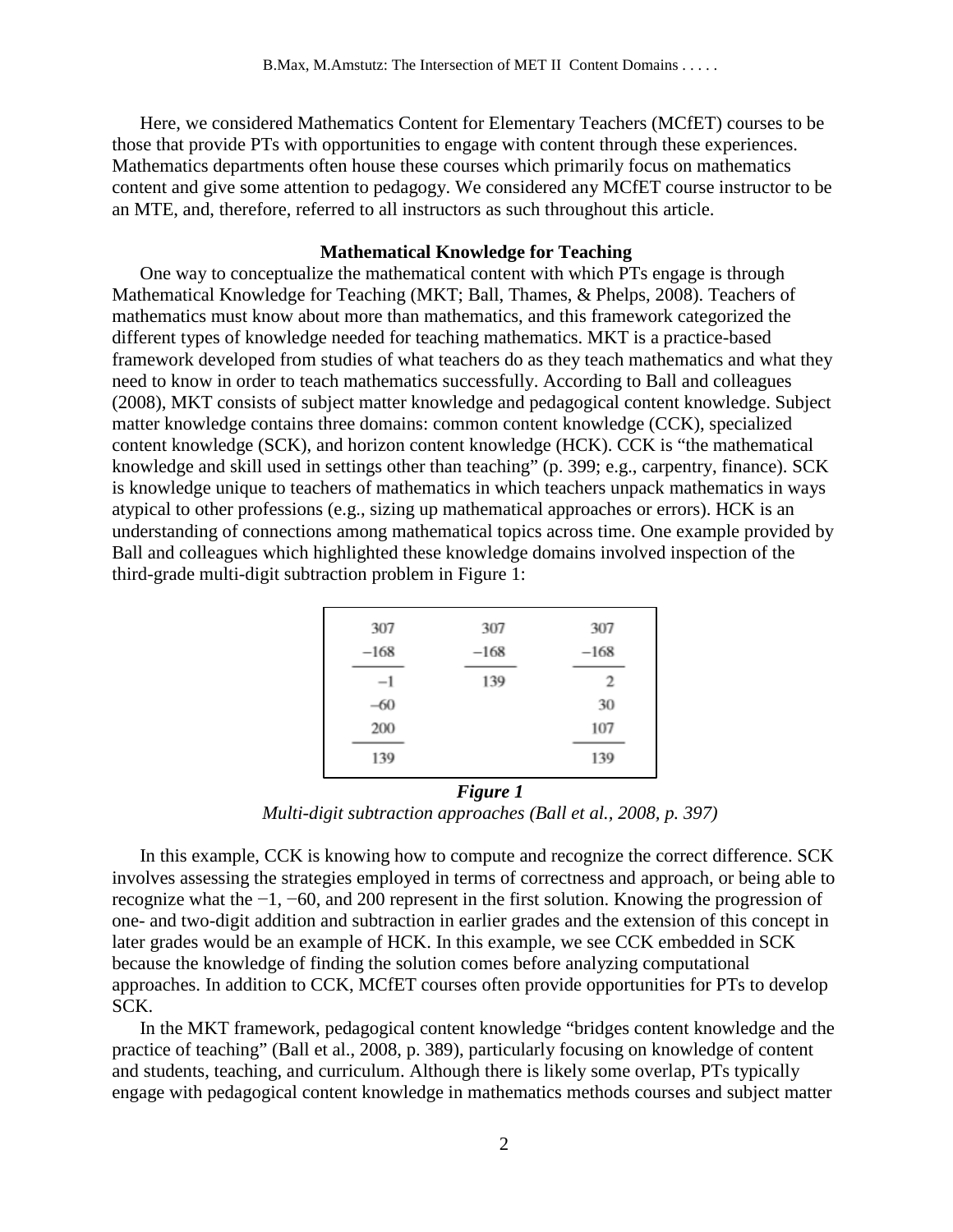knowledge in MCfET courses. In this article, we focus on MCfET courses and, thus, subject matter knowledge. (See Max & Newton, 2015, for connections between the MKT framework and a mathematician's work in teacher preparation.)

### **Purpose of this Report**

While *MET II* was clear on the content domains with which PTs should engage during teacher preparation, investigation of the presence of these content domains in MCfET courses has yet to be done. This report was an effort to help MTEs understand the ways in which MCfET instructors integrate content into their courses. Therefore, we analyzed content activity descriptions provided by instructors of MCfET courses by *MET II* content and MKT subject matter domains. We sought to give perspective on the ways MTEs intend to support PTs as it relates to content. We have particular interest in SCK because of its unique application to teaching mathematics. MTEs benefit from knowing how instructors address MKT domains through content because, as recommended in *MET II*, attention to both mathematical content and pedagogy is a necessary part of teacher preparation programs.

We drew from a larger study on the mathematical preparation of elementary teachers in which a survey of MTEs asked respondents to provide information about teacher education program requirements, MCfET course instructor backgrounds, and details about MCfET courses that the respondents had experience teaching. We focus our findings described here on responses to two of the 40 survey questions that requested information about the attention to *MET II*  content domains (see Figure 2). Respondents indicated the content domains in Q4.16 for 81 courses and we analyzed the 68 content activities they described or uploaded for Q4.17 (see Figure 2 for questions).

Analysis was completed separately for content domain and MKT domain. First, the two authors each individually coded every content activity according to the *MET II* content domains, including multiple domains where appropriate. Next, the 68 activities were assigned to the MKT subject matter domains of CCK, SCK, and HCK, with one domain identified as the core domain for each activity. We utilized this coding scheme because the authors recognized CCK in all activity descriptions. Therefore, activities without SCK were generally coded as CCK. The goal in this round of coding was to distinguish between the activities that primarily focused on developing CCK, SCK, and HCK.

| Q4.16 The Mathematical Education of Teachers II (CBMS, 2012) recommends the following                                                                                                                                                                  |  |  |  |  |  |
|--------------------------------------------------------------------------------------------------------------------------------------------------------------------------------------------------------------------------------------------------------|--|--|--|--|--|
| areas be addressed in mathematics education programs. Does this course provide opportunities                                                                                                                                                           |  |  |  |  |  |
| to learn in the following areas? Please check all that apply:                                                                                                                                                                                          |  |  |  |  |  |
| $\Box$ Counting and Cardinality (1)                                                                                                                                                                                                                    |  |  |  |  |  |
| Operations and Algebraic Thinking (2)<br>ப                                                                                                                                                                                                             |  |  |  |  |  |
| $\Box$ Number and Operations in Base Ten (3)                                                                                                                                                                                                           |  |  |  |  |  |
| $\Box$ Number and Operations - Fractions (4)                                                                                                                                                                                                           |  |  |  |  |  |
| $\Box$ Measurement and Data (5)                                                                                                                                                                                                                        |  |  |  |  |  |
| Geometry (6)<br>⊔                                                                                                                                                                                                                                      |  |  |  |  |  |
| Q4.17 For the area selected above that gets the most attention in the course, please upload or<br>describe one activity, assignment, or reading used in the context of this content.<br>$\bigcirc$ Describe the activity: (1)<br>$Q$ Upload file $(2)$ |  |  |  |  |  |
| Figure 2                                                                                                                                                                                                                                               |  |  |  |  |  |

*Content domain questions presented to instructors of MCfET course*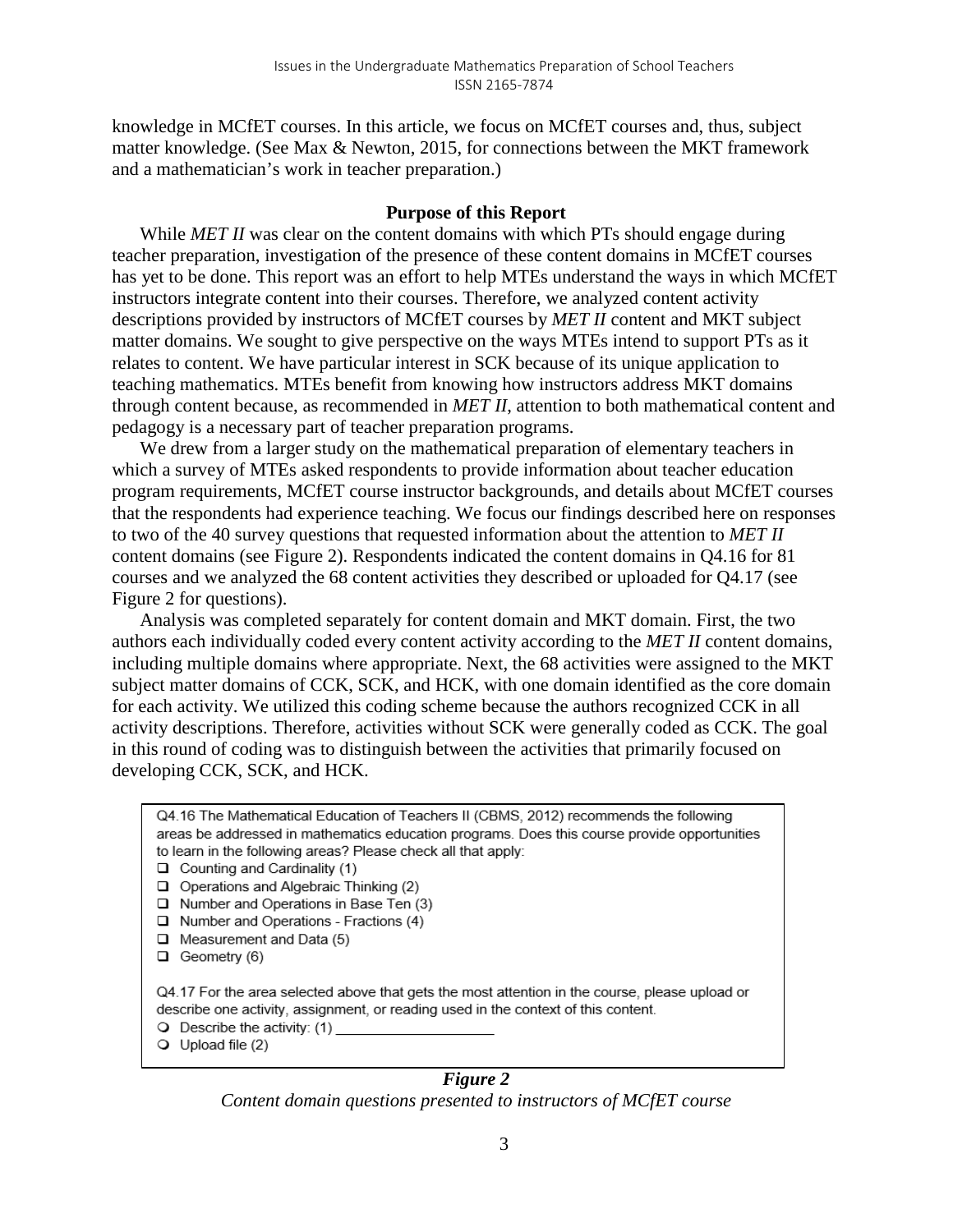# **Who were the respondents?**

Thirty-four instructors provided 68 content activities or descriptions that highlighted the most-addressed *MET II* content domain. They were from 33 unique institutions across 19 states. The instructors had an average of 10 years of experience at the postsecondary level. Twenty-nine (85%) of the instructors had an affiliation with mathematics departments, seven (21%) of whom had an affiliation with mathematics and education departments, and five (15%) of whom were solely affiliated with education departments. The 30 respondents who indicated requirements of MCfET courses reported an average of 2.2 MCfET courses worth 6.8 semester credit hours. These courses were offered in the mathematics department 88% of the time, with the remaining courses offered most often in education.

# **Which content domains were present in MCfET courses and content activities?**

We report the respondents' attention to each of the *MET II* content domains in the MCfET course in Table 1 along with the results of our analysis of the content activities through the lens of *MET II* content domains. We were unable to classify three content activities because of brevity or difficulty in discerning the objective of the task, bringing our count to 65.

|                                 | Present in the |   | Present in          |    |
|---------------------------------|----------------|---|---------------------|----|
| <b>MET II Content Domain</b>    | Course         |   | Content Activity (n |    |
|                                 | $(n = 81)$     |   | $= 65$              |    |
|                                 | Freque         | % | <b>Freque</b>       | %  |
| Counting & Cardinality          | 38             |   |                     |    |
| Operations & Algebraic Thinking | 53             | 6 | 29                  |    |
| Number & Operations in Base     | 48             |   | 21                  | 32 |
| Number & Operations with        | 50             | 6 | 18                  | 28 |
| Measurement & Data              | 46             |   | 17                  | 26 |
| Geometry                        |                |   |                     |    |

**Table 1** Attention to *MET II* Content Domains in MCfET Courses

Respondents indicated Operations & Algebraic Thinking as addressed in the highest number of MCfET courses, and it was the most frequently present in content activities. The spread of content in the activities is relatively consistent for the other content domains except for Counting & Cardinality; this exception may be because this domain is included for kindergarten only.

# **Which domains of Mathematical Knowledge for Teaching were present in the content activities?**

We identified the MKT domain addressed by the activities and then inspected the intersection of content and MKT domains. Within the 65 activities coded, the primary MKT domain was SCK for 62% of the activities and CCK for 38% of the activities; none of the activities addressed HCK. Table 2 disaggregates the content domains by SCK and CCK. In the table, we also provide an example of content activities that primarily addressed SCK in each content domain. We chose to highlight SCK because of its unique application to teaching and as mentioned earlier, all activities embodied CCK in some form.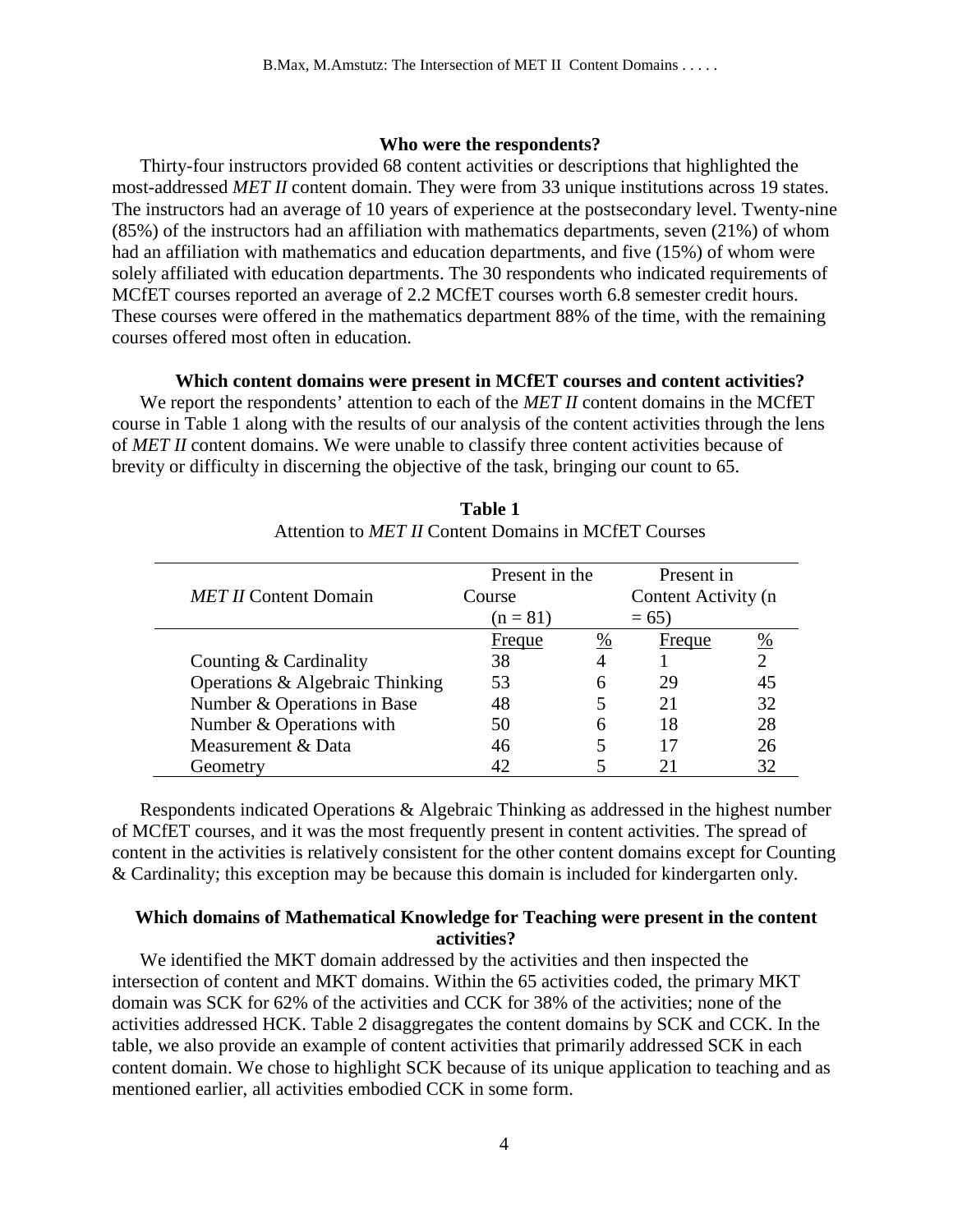| microction of <i>MET If</i> Content and MKT Domains in Activities |                |                |                                               |  |
|-------------------------------------------------------------------|----------------|----------------|-----------------------------------------------|--|
| <b>Content Domain</b>                                             | <b>CCK</b>     | <b>SCK</b>     | <b>SCK Sample Activity</b>                    |  |
| Counting $&$                                                      | $\overline{0}$ | 1              | For patterns, we ask students to write        |  |
| Cardinality                                                       |                |                | number sentences of how they counted each     |  |
| $(n=1)$                                                           |                |                | of the figures building on their same method  |  |
|                                                                   |                |                | of counting. For example, if they are         |  |
|                                                                   |                |                | counting the number of blocks in each row,    |  |
|                                                                   |                |                | then continue making number sentences         |  |
|                                                                   |                |                | based on the number of blocks in each row.    |  |
|                                                                   |                |                | If they are counting a large growing square   |  |
|                                                                   |                |                | first, and then adding on a linear pattern    |  |
|                                                                   |                |                | somewhere else, they should describe that,    |  |
|                                                                   |                |                | make a number sentence based on that          |  |
|                                                                   |                |                | pattern, and then continue counting and       |  |
|                                                                   |                |                | making number sentences in that way.          |  |
| Number &                                                          | 1              | 19             | Understanding algorithms for operations       |  |
| Operations in Base 10                                             |                |                | and the connection to our base ten number     |  |
| $(n = 20)$                                                        |                |                | systemcomparing the standard algorithm        |  |
|                                                                   |                |                | to the partial products algorithm and area    |  |
|                                                                   |                |                | models for connecting to the distributive     |  |
|                                                                   |                |                | property.                                     |  |
| Number &                                                          | 3              | 15             | Using context problems and models to          |  |
| Operations with                                                   |                |                | make sense of fraction operations. For        |  |
| Fractions ( $n = 18$ )                                            |                |                | example, solving fraction context problems    |  |
|                                                                   |                |                | that suggest either area or number line model |  |
|                                                                   |                |                | and examining both models, how they work,     |  |
|                                                                   |                |                | what they mean, how they represent the        |  |
|                                                                   |                |                | operation.                                    |  |
| Measurement & Data                                                | 13             | $\overline{4}$ | In groups, design and make 3 types of         |  |
| $(n = 17)$                                                        |                |                | Longorian measuring instruments.              |  |
|                                                                   |                |                | Demonstrate your instrument to the class and  |  |
|                                                                   |                |                | explain how to use your instruments to        |  |
|                                                                   |                |                | measure items in the class[room].             |  |
| Geometry ( $n = 21$ )                                             | 15             | 6              | To PTs: A 6th grade student says that if      |  |
|                                                                   |                |                | the perimeters of two rectangles are the      |  |
|                                                                   |                |                | same, the areas of these figures must also be |  |
|                                                                   |                |                | the same. How might you respond to this?      |  |
|                                                                   |                |                |                                               |  |

**Table 2** Intersection of *MET II* Content and MKT Domains in Activities

The examples provided offer a range of opportunities for PTs deepen their own understanding and make sense of mathematics, as evident in the three "Operations" strands where PTs are using models to represent and make sense of the mathematics. There were several differences in the MKT domains addressed in the activities. As seen in Table 2, the respondents provided activities that mapped overwhelmingly to SCK on the three algebraic- and arithmeticfocused domains of (1) Operations & Algebraic Thinking, (2) Number & Operations in Base Ten, and (3) Number & Operations with Fractions. Attending to SCK typically involved PTs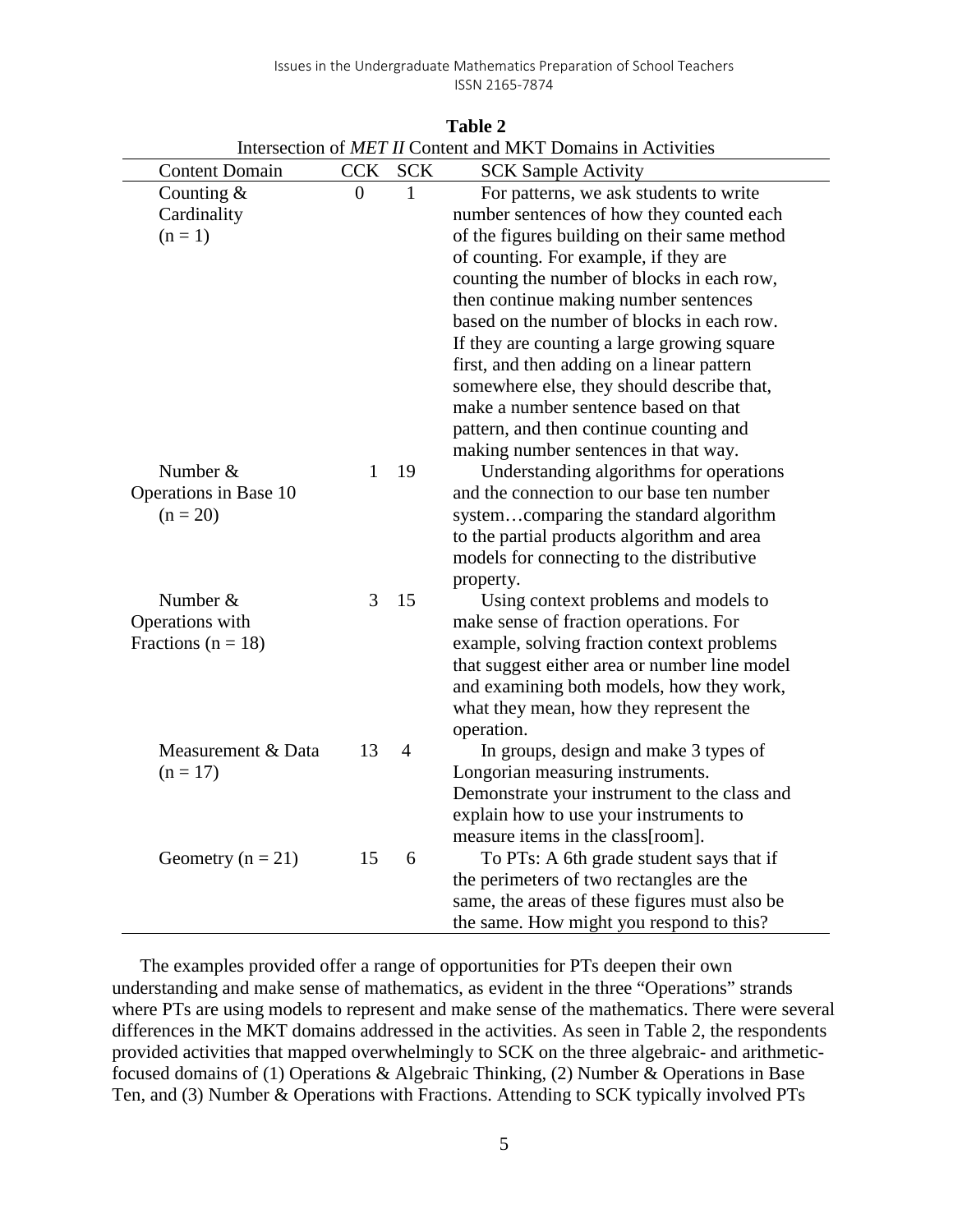describing multiple strategies (e.g., takeaway and difference in subtraction), multiple representations (e.g., number line jumps, alternative and standard algorithms), or other base systems (e.g., base two). The two content domains of (1) Geometry and (2) Measurement & Data generally involved CCK only. More than half of the CCK-mapped activities in these two domains involved classifying or finding area and perimeter of two-dimensional figures and volume of three-dimensional solids.

# **What does this mean moving forward?**

The activities provided by these MTEs afforded PTs learning opportunities related to the *MET II* content domains and MKT domains and can help them as they prepare to be successful teachers of mathematics. Opportunities for PTs to develop SCK in all content areas supports their well-rounded mathematical preparation. We found that the majority of the content activities in the domains of Operations & Algebraic Thinking and Number & Operations in Base Ten and with Fractions addressed SCK. Therefore, we do not feel obliged to discuss those further. Because we see SCK as the domain that separates general mathematics and MCfET courses, we chose to focus on Geometry and Measurement & Data, where the content activities mapped more often to CCK than SCK.

MCfET course instructors consider necessary mathematical content for PTs. If they attend to the recommendations of *MET II* (CBMS, 2012), pedagogy is also considered to a lesser degree. We see activities that develop SCK as opportunities for instructors to attend to both content and pedagogy in MCfET courses. However, opportunities to develop SCK were available less often in the Geometry and Measurement & Data activities submitted. One potential reason for the CCK focus in Geometry and Measurement & Data could be a result of PTs' struggles with geometric conceptual understanding, which Chamberlin and Candelaria (2014) investigated in their study with 10 PTs in a MCfET course focused on Geometry and Measurement. Their study suggested that group activities in MCfET courses with what I determined to have an SCK focus improved PTs' understanding of area (e.g., comparing their results and approaches on an activity to another group's results and approaches), volume, (e.g., comparing use of base-ten blocks with other nontraditional tools), and measurement (e.g., determining what part of the measurement learning progression an activity addresses). We assert that connecting the content of Geometry and Measurement & Data in ways that develop SCK may provide motivation for PTs to understand the content in various ways. Because PTs have likely been exposed to this content in their K–12 experiences, approaching this content through activities that develop SCK has potential to inform a perspective connected with a purpose for the PTs–the approaches of their future students. For example, MTEs could modify an area and perimeter activity like that of the multi-digit subtraction problem in Figure 1 by presenting PTs with multiple approaches that students (or their classmates) used to determine the area and perimeter of a given figure. PTs could then analyze the approaches, affording them opportunities to develop SCK in Geometry and Measurement & Data. These opportunities allow PTs to unpack mathematics in ways they have potentially not considered as K–12 students.

#### **Conclusion**

The MTEs who provided these activities are charged with the challenging task of preparing elementary teachers to teach mathematics. Giving sufficient attention to the variety of content domains is part of that challenge. Additionally, MTEs must also consider ways they can develop SCK within the content domains, because SCK is knowledge unique to teachers of mathematics